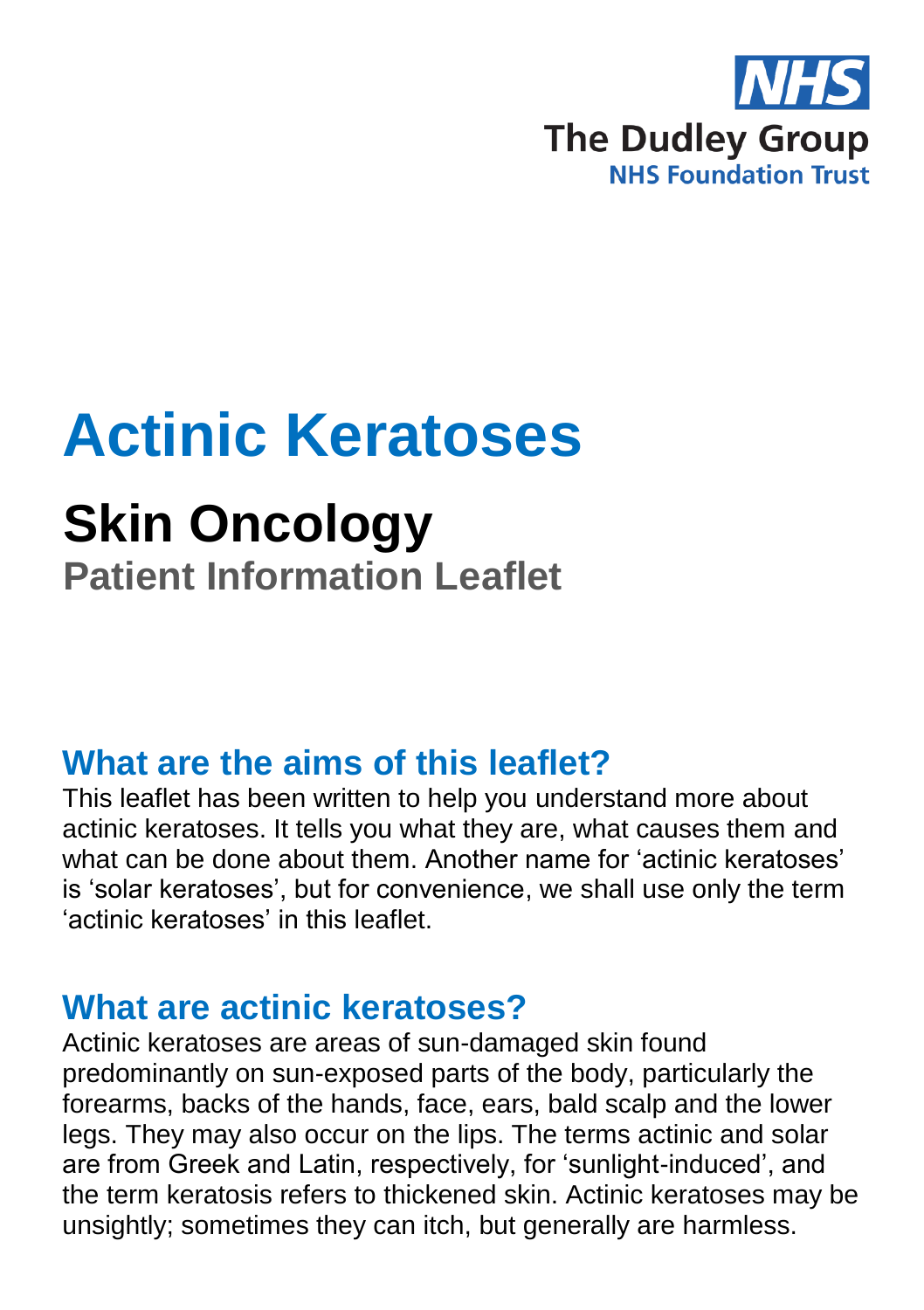There is a very small risk that the patches could progress into a form of skin cancer called squamous cell carcinoma. Nonetheless, patients who have actinic keratoses are more at risk of all types of skin cancer compared to someone of the same age without actinic keratoses. Patients most at risk are those who have numerous actinic keratosis patches and those on immunosuppressive drugs for accompanying conditions. Actinic keratoses are not contagious.

#### **What causes actinic keratoses?**

They are caused by cumulative sun exposure over many years (from sunbathing, sunbed use, outdoor work or recreational activities) and are therefore more common in older people. Fair-skinned, blue-eyed, red or blonde haired individuals who burn easily in the sun but tan poorly, are at particular risk.

# **Are actinic keratoses hereditary?**

No, but some of the risk factors for developing actinic keratoses do run in families – for example, a tendency to burn easily in the sun rather than tan (skin type), red or fair hair and freckling.

# **What are the symptoms of actinic keratoses?**

They may not trouble you at all, but affected skin often feels rough and scaly. Some patients describe them as being itchy or sore.

# **What do actinic keratoses look like?**

Actinic keratoses can be variable in appearance, even one patch differing from another within a single individual. At first they can be hard to see, and are more easily felt, as they may be rough like sandpaper. They may grow to a centimetre or two in diameter. Some are skin coloured, others are pink or reddish brown. They occasionally develop a thick scaly, warty layer. The surrounding skin often looks sun-damaged - blotchy, freckled and wrinkled. If an actinic keratosis develops into a lump, becomes tender or starts to bleed, then medical advice should be sought as these changes could indicate the early onset of skin cancer (a squamous cell carcinoma).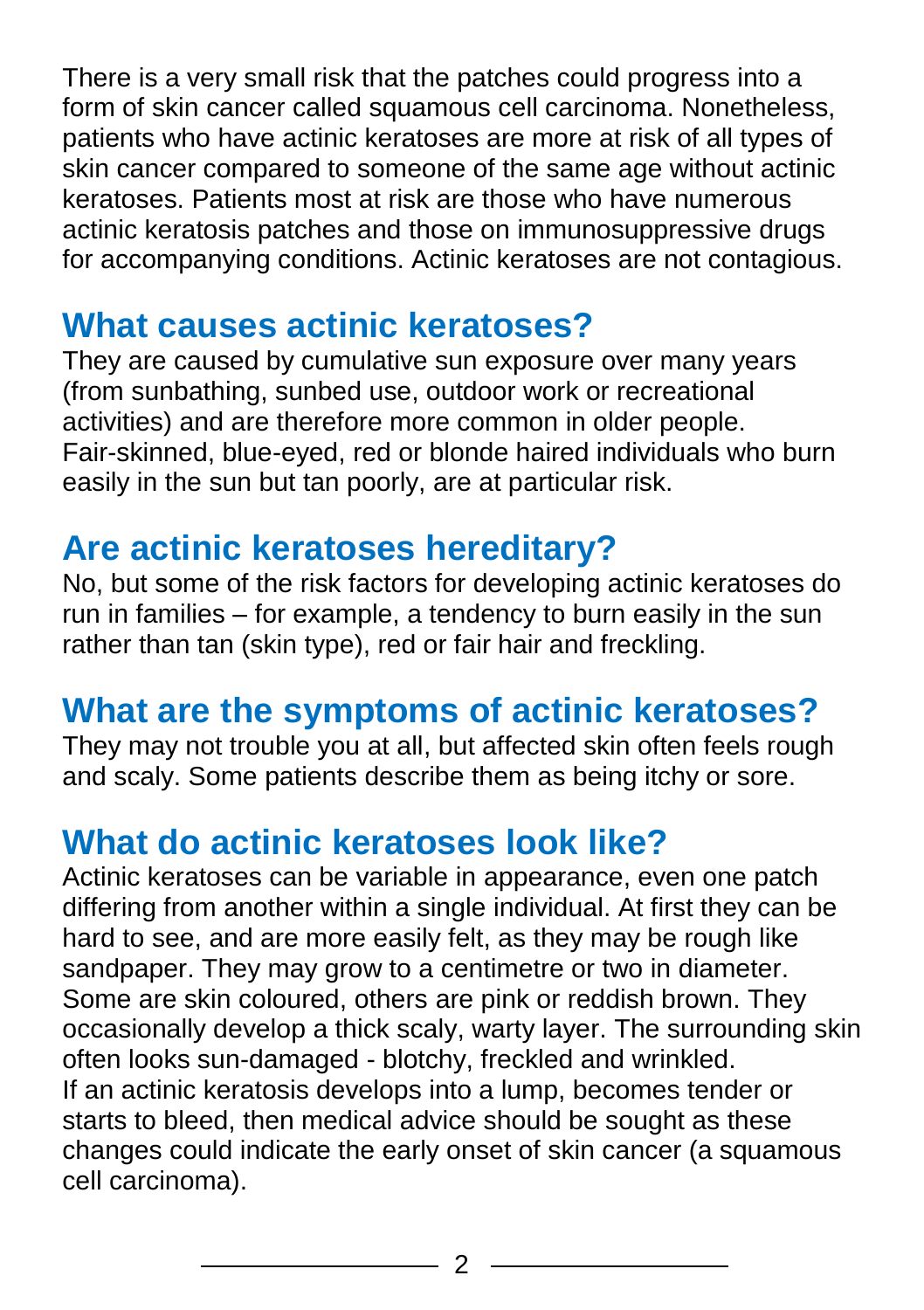## **How are actinic keratoses diagnosed?**

Usually the appearance of an actinic keratosis is sufficient to enable the diagnosis to be made, but in cases of doubt, for example if an early skin cancer is suspected, a sample (biopsy) or the whole affected area may be removed surgically under local anaesthetic for microscopic examination in the laboratory.

#### **Can actinic keratoses be cured?**

Yes, but others may develop in the future from the surrounding sun-damaged skin.

#### **How can actinic keratoses be treated?**

It is advisable to protect the skin from further sun damage (for example, by wearing a hat, long sleeves and a sunscreen with a high sun protection factor).

Occasionally, small actinic keratosis patches may go away on their own, but most will remain. They may be treated if they are unsightly or if they cause new symptoms, such as growing quickly, bleeding or forming an ulcer. Patients with numerous actinic keratosis patches and those on immunosuppressive drugs should be assessed for treatment as they are also at risk of skin cancer.

Treatments used for actinic keratoses include the following:

• **Freezing with liquid nitrogen (cryotherapy)** - this is an effective treatment which does not normally leave a scar, but it can be painful.

• **Surgical removal** - this requires a local injection into the affected skin with anaesthetic, after which the actinic keratosis can be scraped off with a sharp spoon-like instrument (a curette), or it can be cut out and the wound closed with stitches. Surgical removal leaves a scar, but provides a skin sample that can be analysed in the laboratory to confirm the diagnosis.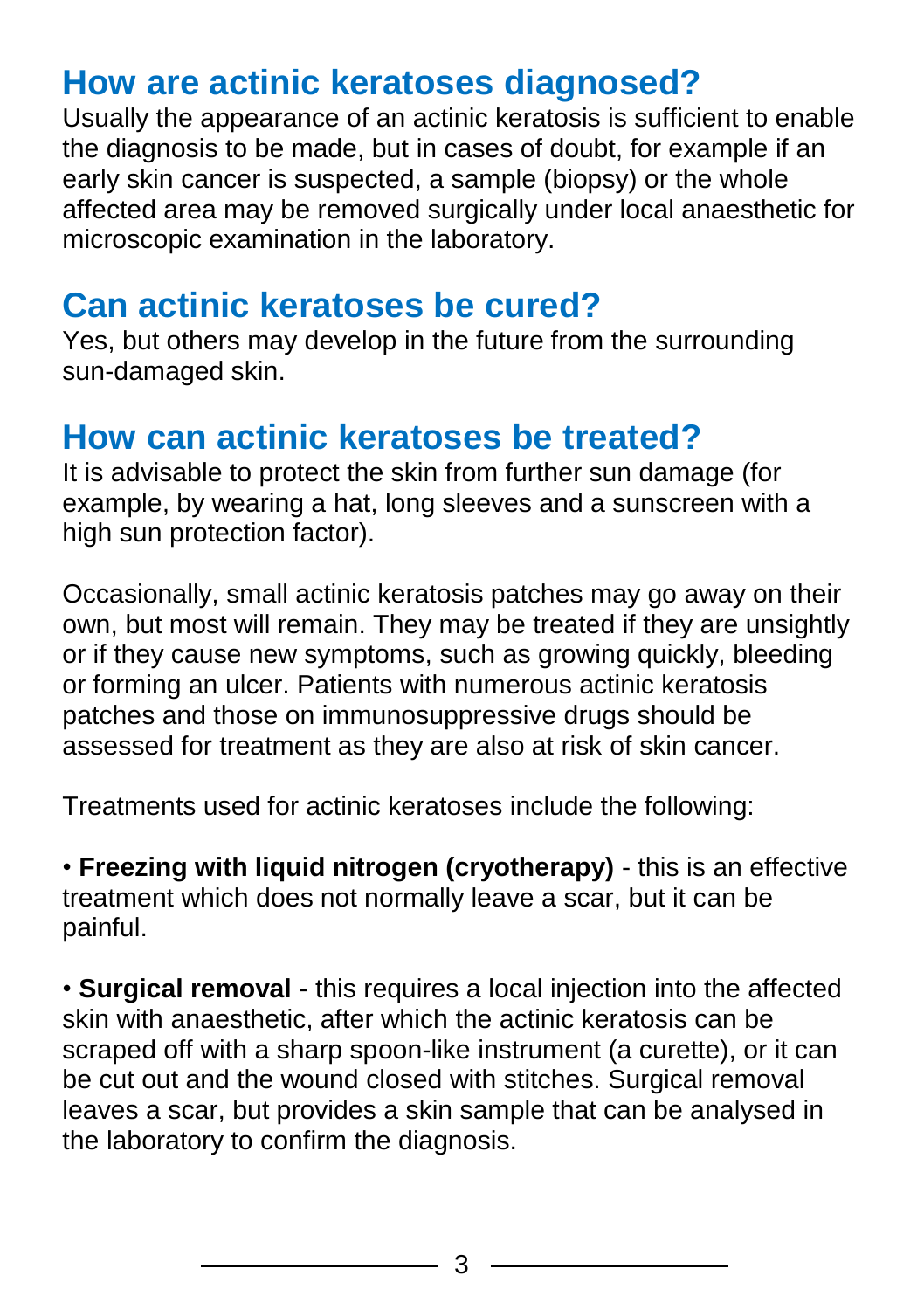• **Creams** - in some cases, a cream or gel can be prescribed for use at home. These may include 5-fluorouracil or imiquimod, and are especially effective if there are several patches. However, they often cause a lot of temporary inflammation (redness and soreness) of the treated areas. Diclofenac and retinoic acid are other drugs in cream or ointment form that are helpful when applied to milder actinic keratoses. These treatments often cause fewer side effects.

• **Photodynamic therapy** - a special light is shone onto the affected areas after a special cream has been applied; the light activates a chemical in the cream which then treats the actinic keratosis patch.

• **Laser treatment** may be useful, particularly for actinic keratosis on the lips.

# **Self-care (what can I do?)**

Protecting your skin from the sun will help reduce the number of new actinic keratoses you get, and may also reduce the risk of getting a sun-induced skin cancer. You should be extra cautious in the sun by following these recommendations:

• Protect yourself from the sun between 11am to 3pm when the sun is at its strongest.

• Wear protective clothing - hats, long sleeves, long skirts or trousers.

• Apply a sunscreen regularly to exposed skin before going into the sun, using a sun protection factor (SPF) of 30 or above, and one which is able to block both UVA and UVB light. Re-apply the sun cream according to the manufacturer's recommendations, especially if sweating or after swimming, when you are out in the sun.

• Protecting your children from the sun in the same way may reduce their risk of developing actinic keratoses.

• Avoid artificial sunlamps, including sunbeds and UV tanning cabinets.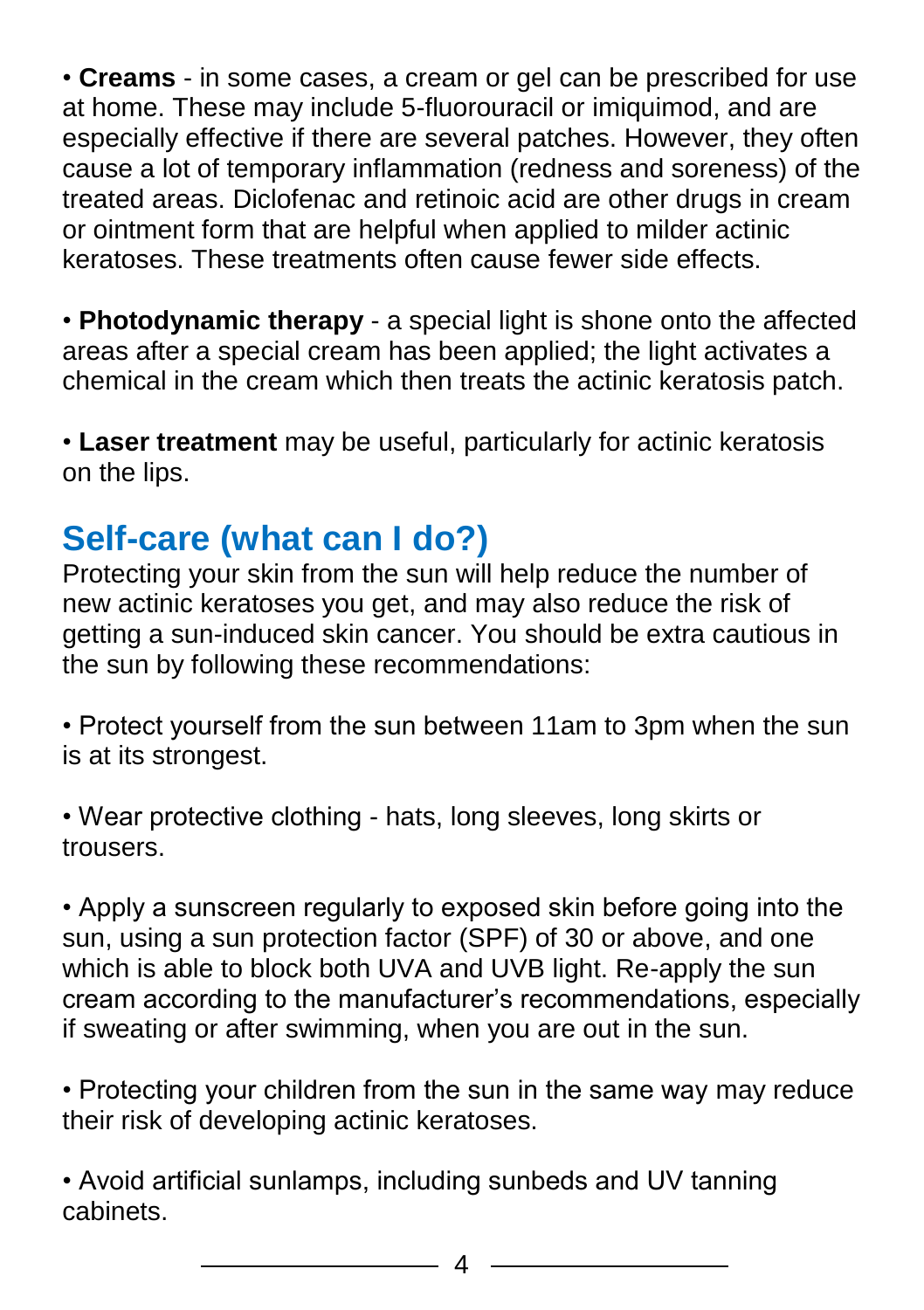Be skin aware - examine your own skin every few months and see your doctor if you notice something new. If an actinic keratosis starts to develop into a lump or starts to bleed, then visit your GP. These symptoms can indicate that it has changed into a skin cancer (a squamous cell carcinoma). Early treatment is usually curative.

### **Vitamin D advice**

The evidence relating to the health effects of serum vitamin D levels, sunlight exposure and vitamin D intake remains inconclusive. Avoiding all sunlight exposure if you suffer from light sensitivity, or to reduce the risk of melanoma and other skin cancers, may be associated with vitamin D deficiency.

Individuals avoiding all sun exposure should consider having their serum vitamin D measured. If levels are reduced or deficient, they may wish to consider taking supplementary vitamin D3, 10 to 25 micrograms per day, and increasing their intake of foods high in vitamin D, such as oily fish, eggs, meat, fortified margarines and cereals. Vitamin D3 supplements are widely available from health food shops.